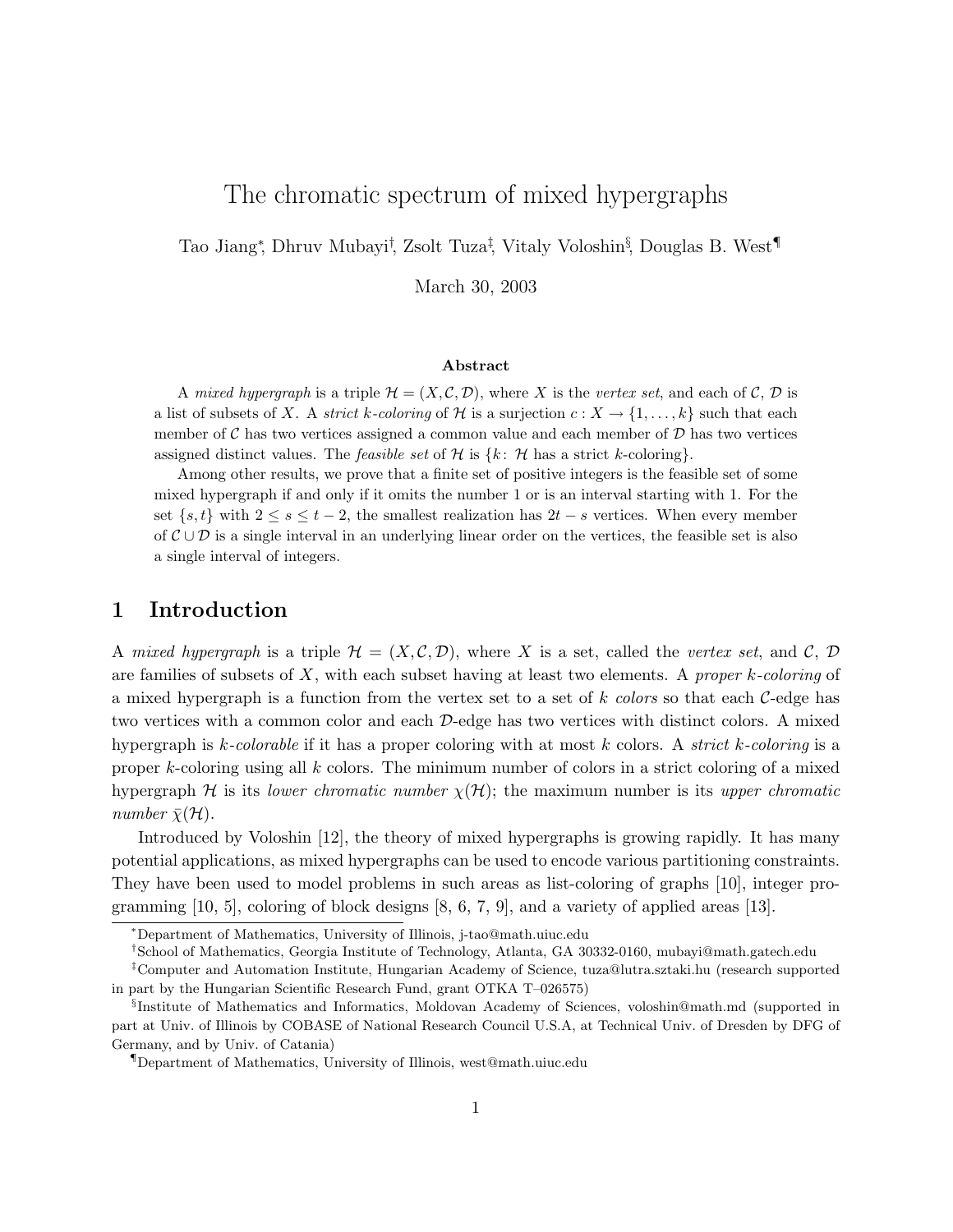A variant of mixed hypergraph coloring was investigated by Ahlswede [1]. He showed that questions about colorings in which the vertices of every edge received a certain percentage of distinct colors were equivalent to several multi-user source coding problems. A variant of a canonical Ramsey problem on edge-colorings studied in [4] and [3] can also be phrased using coloring of mixed hypergraphs.

We will assume throughout that the vertex set X is finite, with  $|X| = n$ . For each k, let  $r_k$  be the number of partitions of the vertex set into  $k$  nonempty parts (color classes) such that the coloring constraint is satisfied on each edge. The vector  $R(\mathcal{H}) = (r_1, \ldots, r_n)$  is the *chromatic spectrum* of  $\mathcal{H}$ , introduced in [11]. The set of values k such that  $\mathcal{H}$  has a strict k-coloring is the *feasible set* of H, written  $S(\mathcal{H})$ ; this is the set of indices i such that  $r_i > 0$ .

A mixed hypergraph  $H$  has lower chromatic number 1 if and only if  $H$  has no  $D$ -edges. In this case, color classes in a proper coloring can be combined to form a proper coloring using fewer colors, and thus  $S(\mathcal{H}) = \{1, \ldots, \bar{\chi}(\mathcal{H})\}.$  Similarly,  $\bar{\chi}(\mathcal{H}) = n$  if and only if H has no C-edges. In this case, color classes in a proper coloring can be partitioned to form a proper coloring using more colors, and thus  $S(\mathcal{H}) = \{\chi(\mathcal{H}), \ldots, n\}.$ 

For spectra of mixed hypergraphs studied earlier, the feasible set was always the full interval from  $\chi(\mathcal{H})$  to  $\bar{\chi}(\mathcal{H})$ . At many conferences, the fourth author asked whether this holds for all mixed hypergraphs. We settle this in the negative. A mixed hypergraph has a gap at  $k$  if its feasible set contains elements larger and smaller than k but omits k. In Section 2, we construct for  $2 \leq s \leq t-2$ a mixed hypergraph  $\mathcal{H}_{s,t}$  with feasible set  $\{s,t\}$ . Furthermore, we prove that  $\mathcal{H}_{s,t}$  has the fewest vertices among all s-colorable mixed hypergraphs that have a gap at  $t - 1$ ; this minimum number of vertices is  $2t - s$ .

This raises the question of which sets of positive integers are feasible sets of mixed hypergraphs. We solve this for finite sets in Section 3, where we prove that a finite set of positive integers is a feasible set if and only if it is an initial interval  $\{1, \ldots, t\}$  or does not contain the element 1.

Our proof is constructive, producing mixed hypergraphs in which the size of the vertex set is exponential in the number of elements below the highest gap in the feasible set. The question of finding the minimum number of vertices in a mixed hypergraph with feasible set  $S$  of size at least 3 remains open. We present a second construction that produces smaller mixed hypergraphs when S is composed of few intervals.

In Section 4 we consider special families of mixed hypergraphs. We prove that gaps can arise even when  $\mathcal{C} = \mathcal{D}$  and all the edges have the same size. We also show that gaps cannot arise when each member of  $\mathcal C$  and  $\mathcal D$  is an interval in an underlying linear order on the vertices.

### 2 The Smallest Mixed Hypergraphs with Gaps

We begin with an explicit construction of a mixed hypergraph with  $2t - 2$  vertices and feasible set  $\{2, t\}$ . Let  $K_n$  denote the mixed hypergraph with n vertices in which  $\mathcal{C} = \emptyset$  and  $\mathcal{D}$  is the set of all pairs of vertices. Trivially,  $S(K_n) = \{n\}.$ 

We first describe the construction informally. Beginning with  $K_t$ , we expand  $t-2$  of the vertices into pairs, leaving two special vertices unexpanded. The D-edge consisting of the two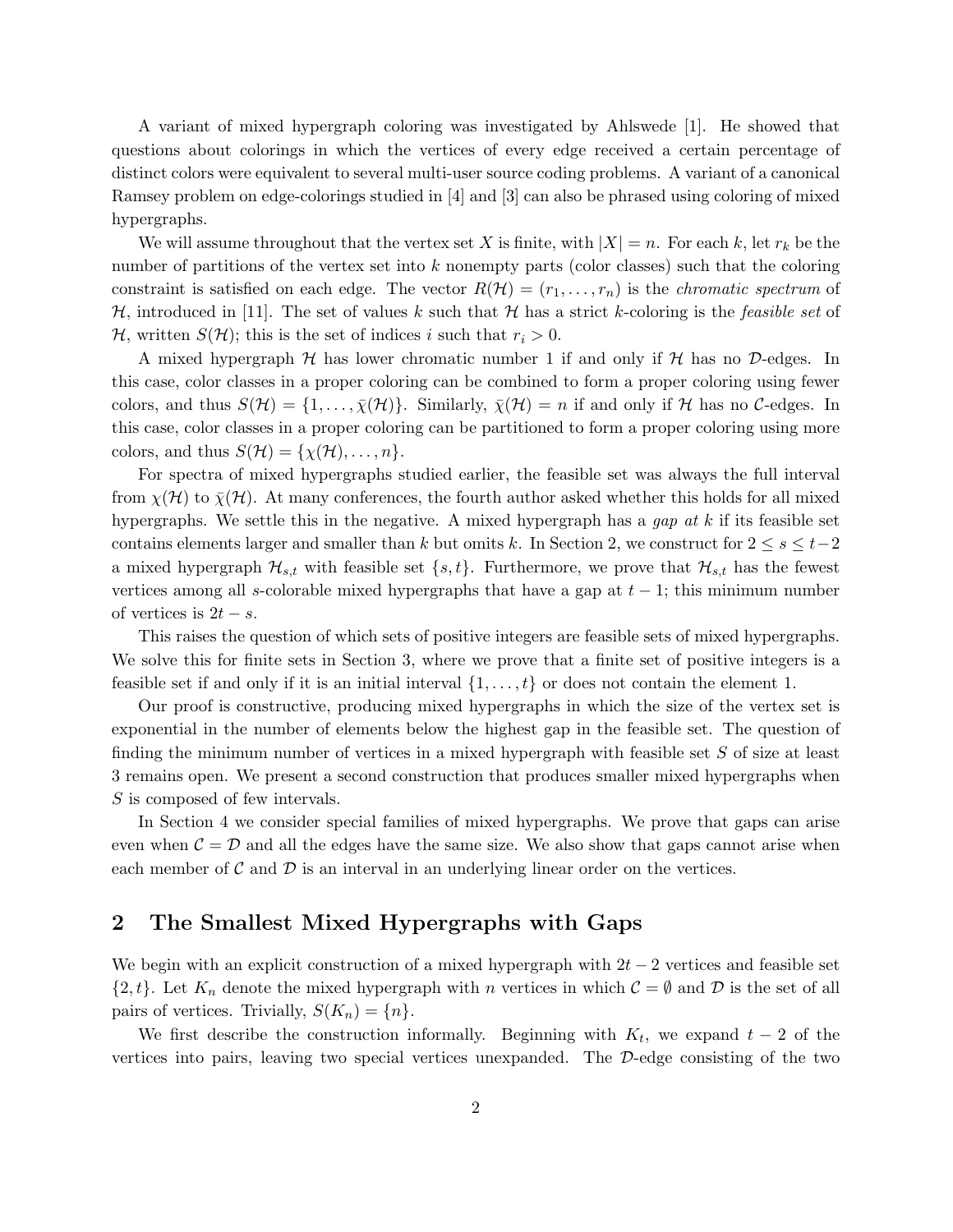special vertices remains, and the other  $D$ -edges expand into  $D$ -edges of size 3 or 4 (special vertex plus pair, or union of two pairs). We add as  $C$ -edges all triples consisting of three vertices arising from two original vertices (special vertex plus pair, or three vertices from two pairs).

This describes the construction completely, but we present it more formally to facilitate proofs. The smallest instance is for  $t = 4$ ; from  $K_4$  we produce a 6-vertex mixed hypergraph with spectrum  ${2, 4}$ . We use the notation  $[m] = {1, ..., m}$ .

**Construction 1** We define a hypergraph  $\mathcal{H}_{2,t}$  with vertex set  $\{x_1, x_2, a_1, \ldots, a_{t-2}, b_1, \ldots, b_{t-2}\}.$ Let T be the set of all triples of the form  $x_ra_ib_i$ , for  $r \in \{1,2\}$  and  $i \in [t-2]$ . Let U be the set of quadruples of the form  $a_i b_i a_j b_j$  for  $i, j \in [t-2]$ . Let W be the union, over  $i, j \in [t-2]$ , of the sets of four triples contained in  $\{a_i, b_i, a_j, b_j\}$ . The C-edges in  $\mathcal{H}_{2,t}$  are  $T \cup W$ . The D-edges are  $T \cup U \cup \{x_1x_2\}.$  $\Box$ 

#### **Lemma 1** The feasible set of the hypergraph  $\mathcal{H}_{2,t}$  in Construction 1 is  $\{2,t\}$ .

**Proof.** Let c be an arbitrary proper coloring of  $\mathcal{H}_{2,t}$ . If  $c(a_i) \neq c(b_i)$ , then the C-edges in T and W that contain  $a_i$  and  $b_i$  force all other vertices to have the same color as  $a_i$  or  $b_i$ . Thus in this case there are at most two colors. The existence of  $D$ -edges prevents a proper 1-coloring. Setting  $c(a_i) = c(x_1) = 1$  and  $c(b_i) = c(x_2) = 2$  for all  $j \in [t-2]$  completes a proper 2-coloring.

Hence we may assume that  $c(a_i) = c(b_i)$  for all  $i \in [t-2]$ . Now the D-edges in U force these colors to be distinct for all i, and the D-edges in T along with  $x_1x_2$  require additional colors for  $x_1$ and  $x_2$ . This completely forces the coloring, which uses t colors and is proper.  $\Box$ 

In order to extend this construction to lower chromatic number s, we use a simple lemma about combining feasible sets. The *join* of two mixed hypergraphs  $(X_1, C_1, D_1)$  and  $(X_2, C_2, D_2)$  with disjoint vertex sets is the mixed hypergraph  $(X, \mathcal{C}, \mathcal{D})$  defined by  $X = X_1 \cup X_2, \mathcal{C} = \mathcal{C}_1 \cup \mathcal{C}_2$ , and  $\mathcal{D} = \mathcal{D}_1 \cup \mathcal{D}_2 \cup R$ , where R is the set of pairs consisting of one vertex from  $X_1$  and one from  $X_2$ .

**Lemma 2** If  $H_1$  and  $H_2$  are mixed hypergraphs, then the feasible set of the join of  $H_1$  and  $H_2$  is  $\{i + j \colon\, i \in S(\mathcal{H}_1), j \in S(\mathcal{H}_2)\}.$ 

**Proof.** The D-edges added between the vertex sets of  $\mathcal{H}_1$  and  $\mathcal{H}_2$  prohibit colors from appearing in both sets. Thus the proper colorings of the join are precisely the colorings that consist of proper colorings of  $\mathcal{H}_1$  and  $\mathcal{H}_2$  using disjoint sets of colors.  $\Box$ 

In particular, taking the join of a mixed hypergraph  $\mathcal H$  with the mixed hypergraph  $K_a$  has the effect of "shifting" the feasible set of H to the right by a units, adding a to each element of  $S(\mathcal{H})$ .

**Theorem 3** If H is an s-colorable mixed hypergraph with a gap at  $t - 1$ , then  $n \geq 2t - s$ . For  $2 \leq s \leq t-2$ , this bound is sharp.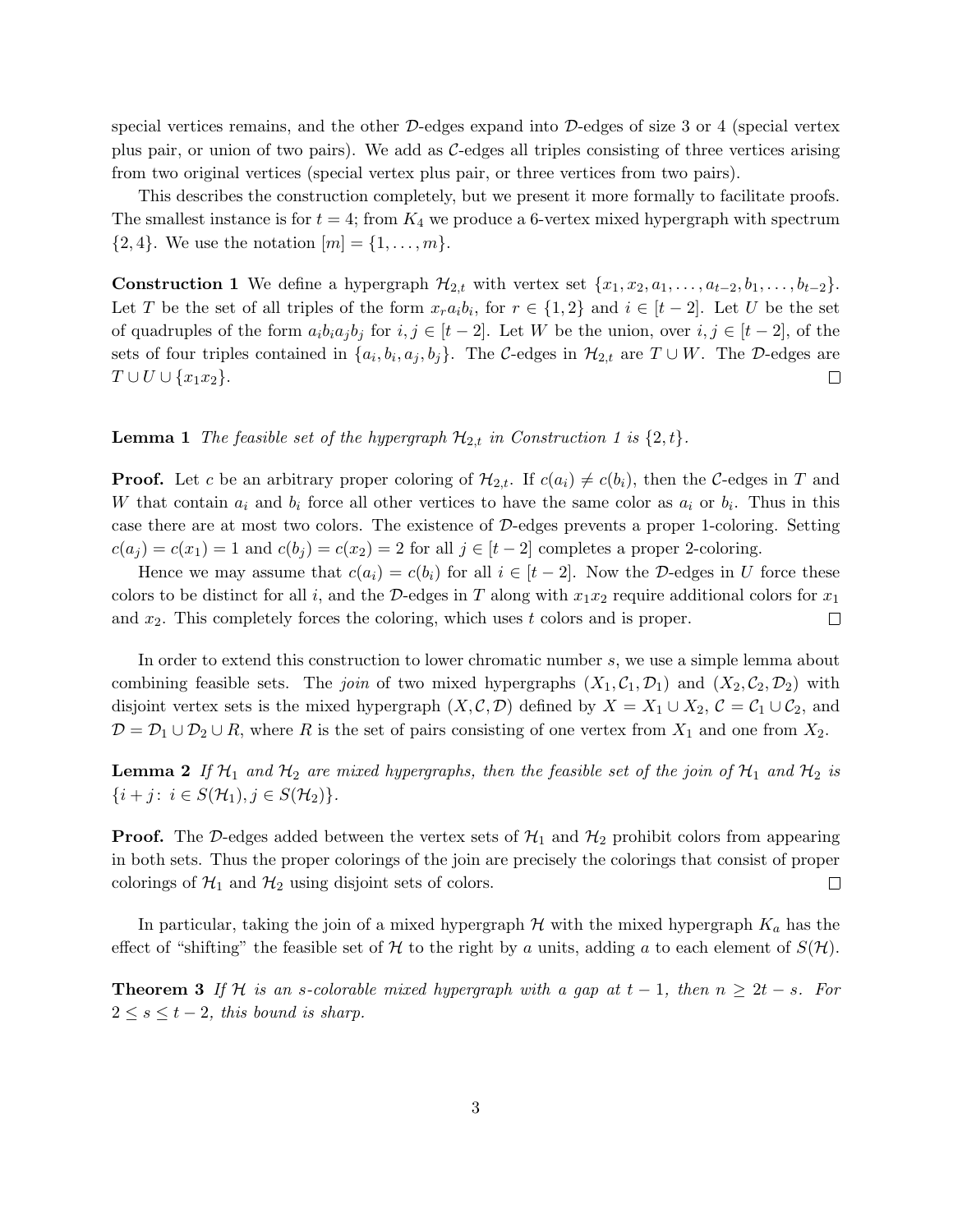**Proof.** Consider a proper coloring of  $\mathcal H$  using k colors, where k is the smallest element of the feasible set larger than  $t-1$ . If  $n < 2t-s$ , then using at least t colors requires having at least  $s+1$ color classes of size 1. Two such color classes can be combined to obtain a proper coloring using k − 1 colors unless they form a D-edge of size 2. Since k − 1 is not in the feasible set, H contains  $K_{s+1}$ . Now H is not s-colorable; the contradiction yields  $n \geq 2t - s$ .

For  $s = 2$ , Lemma 1 shows that Construction 1 achieves the bound. For  $s > 2$ , we define  $\mathcal{H}_{s,t}$  to be the join of  $K_{s-2}$  and  $\mathcal{H}_{2,t-s+2}$ . By Lemma 2, the feasible set of  $\mathcal{H}_{s,t}$  is  $\{s-2\}+\{2,t-s+2\}$  $\{s, t\}$ . The number of vertices in  $\mathcal{H}_{s,t}$  is  $s - 2 + 2(t - s + 2) - 2 = 2t - s$ .  $\Box$ 

Corollary 4 The minimum number of vertices in a mixed hypergraph with a gap in its feasible set is 6, achieved by  $\mathcal{H}_{2,4}$ .

**Proof.** Every mixed hypergraph with a gap in its feasible set is s-colorable with a gap at  $t - 1$ , for some s, t with  $t - 1 > s \ge 2$ . Thus  $t \ge 4$  and  $t - s \ge 2$ . By Theorem 3,  $n \ge t + (t - s) \ge 6$ .  $\Box$ 

A closer analysis allows one C-edge in the 6-vertex example to be dropped without changing the spectrum. Thus 6  $\mathcal{D}\text{-edges}$  and 7  $\mathcal{C}\text{-edges}$  suffice.

### 3 The Family of Feasible Sets

We determine which finite sets are feasible sets of mixed hypergraphs. The *n*-vertex *trivial* mixed hypergraph  $(X, \emptyset, \emptyset)$  has feasible set  $\{1, \ldots, n\}$ . This gives us all intervals containing 1, and we have observed in the introduction that these are the only feasible sets containing 1.

We construct mixed hypergraphs realizing all other feasible sets using the trivial mixed hypergraphs, the join operation of Lemma 2, and one additional operation. This operation is similar to the construction of  $\mathcal{H}_{2,t}$  from  $K_t$ . In Construction 1, we avoided expanding two of the vertices in order to create few vertices. Here our constructions will already be exponential in the size of the feasible set, so we prefer the simplicity gained by expanding all vertices into pairs. The new wrinkle in the construction is that we may have  $C$ -edges in the mixed hypergraph being expanded.

**Construction 2** Let  $\mathcal{H} = (X, \mathcal{C}, \mathcal{D})$  be a mixed hypergraph. We construct a mixed hypergraph  $\mathcal{H}' = (X', \mathcal{C}', \mathcal{D}')$  with  $X' = \bigcup_{v \in X} \{v^-, v^+\}$ . For each  $D \in \mathcal{D}$ , we add  $D' = \bigcup_{v \in D} \{v^-, v^+\}$  to  $\mathcal{D}'$ . For each  $C \in \mathcal{C}$ , we add  $C' = \{v^- : v \in C\}$  to  $\mathcal{C}'$ . Finally, for each ordered pair  $u, v \in X$ , we add the triples  $\{v^-, v^+, u^-\}$  and  $\{v^-, v^+, u^+\}$  to  $\mathcal{C}'$ .  $\Box$ 

Use of Construction 2 may be called *doubling*. It has the effect of appending the element 2 to the feasible set. This is what Construction 1 did to  $K_t$ , and the analysis here generalizes Lemma 1.

**Lemma 5** Let H be a mixed hypergraph with feasible set S. If  $\chi(\mathcal{H}) \geq 2$ , then the mixed hypergraph H' obtained from H via Construction 2 has feasible set  $S \cup \{2\}$ .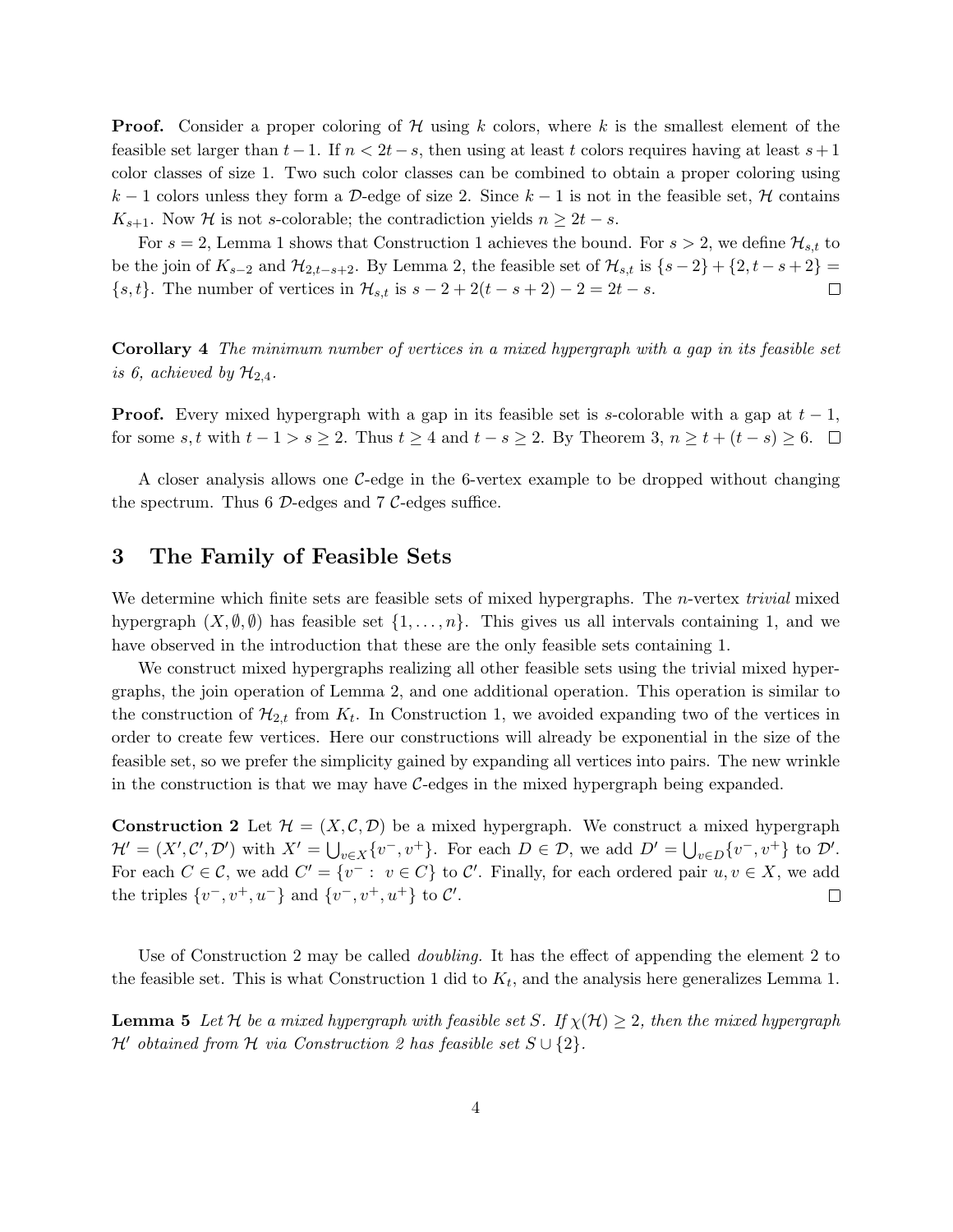**Proof.** Let c be an arbitrary coloring of  $\mathcal{H}'$ . If  $c(v^{-}) \neq c(v^{+})$  for some vertex v of  $\mathcal{H}$ , then the C-edges that are triples containing  $v^-, v^+$  force all other vertices to have color  $c(v^-)$  or  $c(v^+)$ . Thus such a coloring uses exactly two colors. We obtain a strict 2-coloring by setting  $c(u^-) = c(v^-)$  and  $c(u^+) = c(v^+)$  for all u. Since each member of  $\mathcal{D}'$  consists of full pairs, the constraints on  $\mathcal{D}$ -edges are satisified. Also each member of  $\mathcal{C}'$  contains two vertices with superscripts of the same type.

It remains to consider colorings with  $c(v^-) = c(v^+)$  for each vertex v of H. Let  $\tilde{c}$  be the coloring of H defined by  $\tilde{c}(v) = c(v^{-})$ . For each member of D', the coloring constraint is satisfied by c if and only if  $\tilde{c}$  satisfies the constraint for the corresponding member of  $\mathcal{D}$ . The same statement holds for members of C' that arise from members of C. By construction, the new triples in C' are automatically satisfied. Thus c is a proper coloring of  $\mathcal{H}'$  if and only if  $\tilde{c}$  is a proper coloring of  $\mathcal{H}$ . Note that  $\tilde{c}$  uses the same number of colors as  $c$ .

Similarly, we can extend each proper coloring of  $H$  to a proper coloring of  $H'$  using the same number of colors, by copying the color of each vertex v onto both  $v^-$  and  $v^+$ . This implies that an integer greater than 2 is feasible for  $\mathcal H$  if and only if it is feasible for  $\mathcal H'$ .  $\Box$ 

The proof establishes a bijection between strict colorings of  $H$  with at least three colors and strict colorings of  $\mathcal{H}'$  with at least three colors.

Using shiftings (joins with cliques) and doublings, we can produce all feasible sets.

Theorem 6 A finite set of positive integers is the feasible set for some mixed hypergraph if and only if it omits the number 1 or is an interval containing 1.

**Proof.** It remains only to consider the sets not containing 1. We produce a mixed hypergraph  $\mathcal{H}(T)$  with feasible set T. We use induction on the size of T, and within each size we use induction on the smallest element t of T. For  $T = \{t\}$ , we set  $\mathcal{H}(T) = K_t$ .

For  $|T| > 1$  and  $t = 2$ , we let  $\mathcal{H}(T)$  be the mixed hypergraph obtained by applying Construction 2 to  $\mathcal{H}(T - \{2\})$ . Lemma 5 implies that this works.

For  $|T| > 1$  and  $t > 2$ , we let  $\mathcal{H}(T)$  be the join of  $K_{t-2}$  with  $\mathcal{H}(T')$ , where T' is obtained from T by subtracting  $t - 2$  from each element. Lemma 2 implies that this works.  $\Box$ 

By modifying Construction 2 slightly, we can characterize the feasible sets realizable by mixed hypergraphs having only one feasible partition for each feasible number of colors. In particular, each set not containing the element 1 can be realized in this more restrictive fashion.

**Theorem 7** A finite set S of positive integers is the feasible set of some mixed hypergraph whose spectrum has each  $r_i \in \{0,1\}$  if and only if  $1 \notin S$  or  $\max(S) \leq 2$ .

**Proof.** A mixed hypergraph has 1 in its feasible set if and only if it has no D-edges. In such a mixed hypergraph, combining any two color classes in a strict coloring yields a strict coloring with fewer colors. If there is a strict coloring with k colors, then combining two color classes yields  $\binom{k}{2}$  $\binom{k}{2}$ distinct partitions for strict colorings with  $k - 1$  colors. Thus the condition is necessary. Among mixed hypergraphs with no D-edges, the sets  $\{1\}$  and  $\{1, 2\}$  are realized with two vertices by having one  $\mathcal{C}$ -edge or no  $\mathcal{C}$ -edges.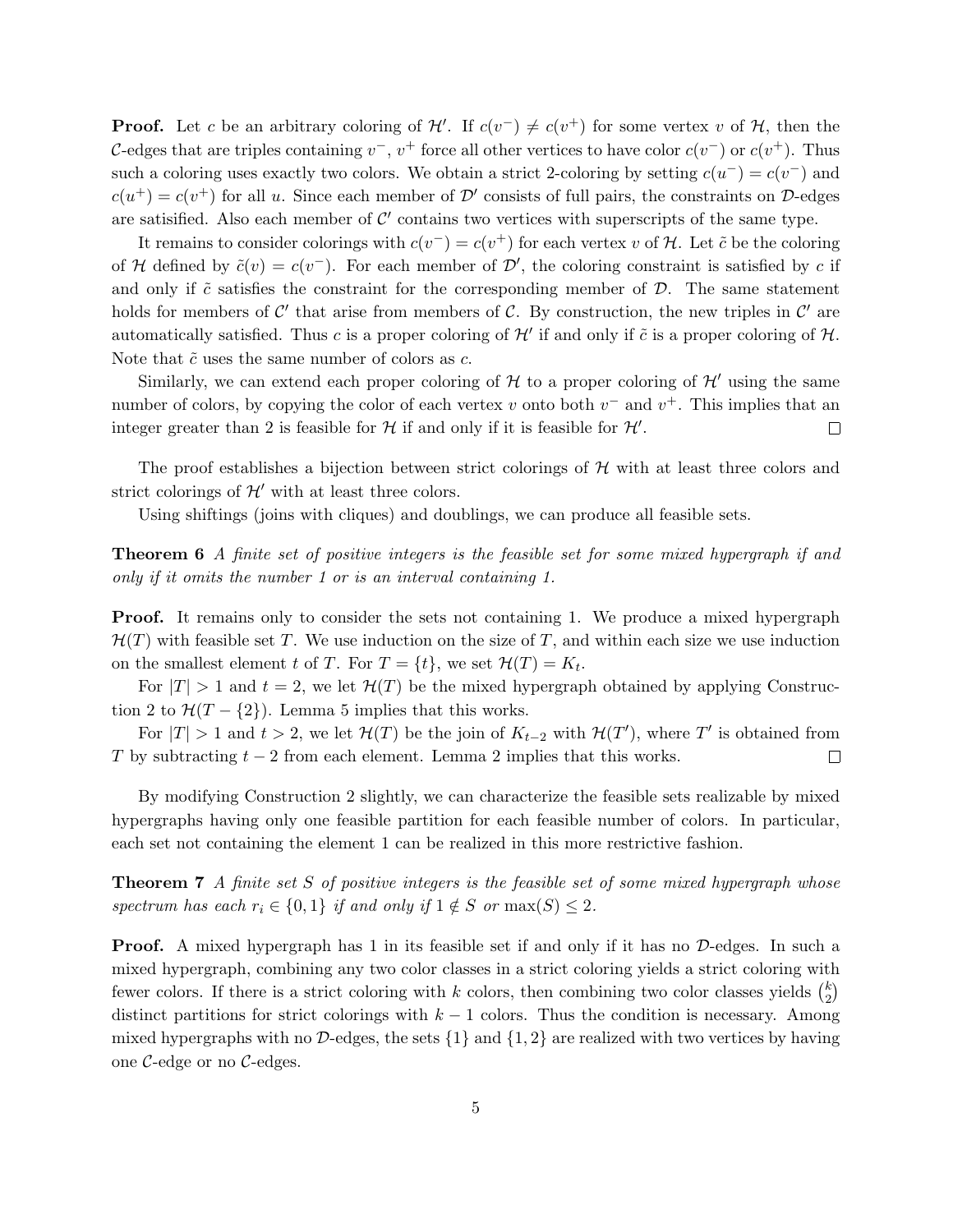For sets not containing 1, we use induction to prove a stronger result. We say that a mixed hypergraph  $\mathcal{H} = (X, \mathcal{C}, \mathcal{D})$  properly realizes a set S if S is the feasible set of  $\mathcal{H}$ , each entry in the spectrum of H is 0 or 1, and in every proper coloring of H, every color class has fewer than  $|X|/2$ vertices, except for a unique half/half partition when  $2 \in S$ . For a finite set S of positive integers not including 1, let  $m(S) = 2 \max(S) - \min(S)$ . We use induction on  $m(S)$  to construct a mixed hypergraph that properly realizes S.

The smallest value of  $m(S)$  is 2, which occurs only when  $S = \{2\}$ . This set is properly realized by  $K_2$ . For  $m(S) > 2$ , we have two cases, depending on whether  $2 \in S$ .

If  $2 \notin S$ , then we properly realize S by taking the join of  $K_1$  with a mixed hypergraph H that properly realizes  $T = \{s - 1: s \in S\}$ . Note that  $m(T) = m(S) - 1$ . The feasible partitions of the resulting  $\mathcal{H}'$  consist of those of  $\mathcal H$  with the new element added as a singleton class. Thus the limit on the size of color classes still holds.

If  $2 \in S$ , then we modify the application of the doubling construction (Construction 2) to a mixed hypergraph  $\mathcal{H} = (X, \mathcal{C}, \mathcal{D})$  that properly realizes  $T = S - \{2\}$ . Note that  $m(T) < m(S)$ , since min(T) > min(S). Let  $n = |X|$ . To the doubled hypergraph  $\mathcal{H}'$ , we add  $\binom{2n}{n}$  $\binom{2n}{n}$  – 2 further D-edges. We add all n-subsets of the vertices except  $\{v^- : v \in X\}$  and  $\{v^+ : v \in X\}$ .

In analyzing the proper colorings of  $\mathcal{H}'$ , we have the same two cases as in the proof of Lemma 5. When  $c(v^{-}) = c(v^{+})$  for every  $v \in X$ , all the new D-edges are satisfied if and only if no class contains half of the pairs. Thus the coloring c is proper if and only if the coloring  $\tilde{c}$  of H obtained by setting  $\tilde{c}(v) = c(v^{-})$  is proper, since all proper colorings of H have no class with half the vertices. Thus  $r_i(\mathcal{H}') = r_i(\mathcal{H})$  for  $i > 2$ , and also  $\mathcal{H}'$  has no proper 2-colorings of this type.

It remains to consider colorings with  $c(v^-) \neq c(v^+)$  for some v. As in the proof of Lemma 5, all other vertices must have color  $c(v^{-})$  or  $c(v^{+})$ . The added D-edges of size n permit only the partition with one class  $\{u^- : u \in X\}$  and the other class  $\{u^+ : u \in X\}$ .  $\Box$ 

For a set  $S$  of size  $k$ , our constructions produce mixed hypergraphs with feasible set  $S$  that have more than  $2^k$  vertices. Although we obtain short proofs of realizability and proper realizability, this number of vertices is generally far from minimal for realizability. Our next construction usually yields smaller realizations. It enables us to take unions of feasible sets.

**Construction 3** Let  $\mathcal{H}_1 = (X_1, \mathcal{C}_1, \mathcal{D}_1)$  and  $\mathcal{H}_2 = (X_2, \mathcal{C}_2, \mathcal{D}_2)$  be mixed hypergraphs. Let G be the complete bipartite graph with bipartition  $X_1, X_2$ . We construct a mixed hypergraph  $\mathcal{H}'$  =  $(X', \mathcal{C}', \mathcal{D}')$  with  $X' = E(G)$ ; we define  $\mathcal{C}'$  and  $\mathcal{D}'$  as follows after distinguishing two vertices  $x^* \in X_1$ and  $y^* \in X_2$ .

For  $C \in \mathcal{C}_1$ , let  $C' = \{xy^* : x \in C\}$ . For  $C \in \mathcal{C}_2$ , let  $C' = \{x^*y : y \in C\}$ . For  $D \in \mathcal{D}_1$ , let  $D' = \{xy : x \in D, y \in X_2\}.$ For  $D \in \mathcal{D}_2$ , let  $D' = \{xy : x \in X_1, y \in D\}.$ Let  $\mathcal{C}'_0$  $\eta'$  consist of the edge sets of paths of length three in  $G$ . Let  $C' = C'_0 \cup \{C' : C \in C_1 \cup C_2\}.$ Let  $\mathcal{D}' = \{D : D \in \mathcal{D}_1 \cup \mathcal{D}_2\}.$ 

 $\Box$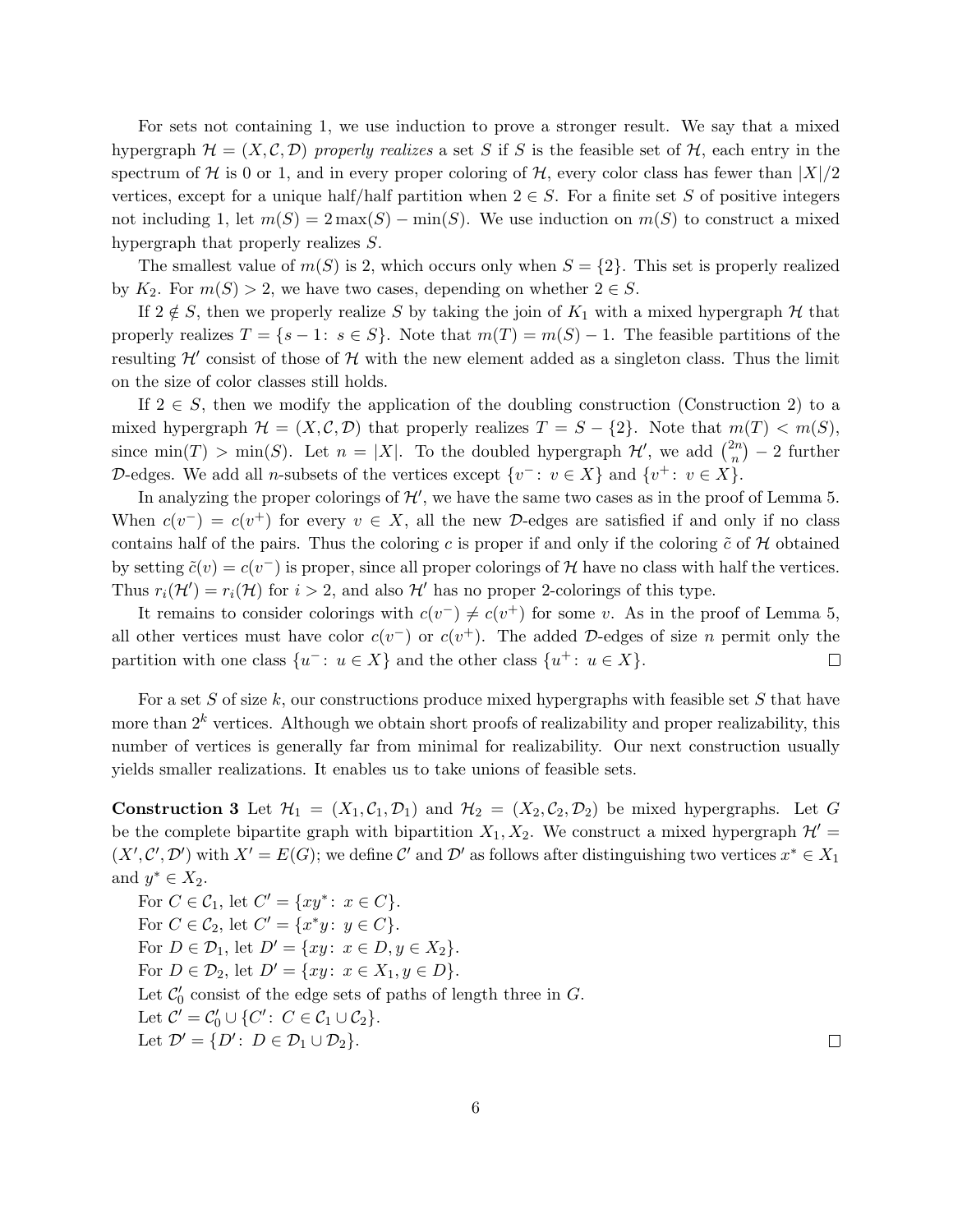In a graph G, a copy of F is a subgraph of G isomorphic to F. In an edge-coloring of G, we say that (a copy of)  $F$  is *polychromatic* if its edges all receive distinct colors.

**Lemma 8** Let c be a coloring of the edges of a complete bipartite graph  $G$ . If c uses at least three colors and has no polychromatic  $P_4$ , then for one of the two partite sets, each vertex is incident to edges of only one color.

**Proof.** Since more than one color is used, some vertex  $x$  of  $G$  is incident to edges with at least two colors. If some color i is missing at x, then every edge in G with color i forms a polychromatic  $P_4$  with some two edges incident to x. Thus x is incident to edges of all colors. If any vertex y in the partite set not containing  $x$  is incident to edges with two colors, then there is a polychromatic  $P_4$  with yx as its central edge. Thus each vertex in the partite set not containing x is incident to edges of only one color, and  $c(e)$  is determined by the endpoint of e in that partite set.  $\Box$ 

**Lemma 9** If  $H_1$  and  $H_2$  are mixed hypergraphs such that  $1 \notin S(H_1) \cup S(H_2)$ , then the mixed hypergraph  $\mathcal{H}'$  obtained from  $\mathcal{H}_1$  and  $\mathcal{H}_2$  via Construction 3 has feasible set  $S(\mathcal{H}_1) \cup S(\mathcal{H}_2) \cup \{2\}$ .

**Proof.** Since  $1 \notin S(\mathcal{H}_1) \cup S(\mathcal{H}_2)$ , both  $\mathcal{H}_1$  and  $\mathcal{H}_2$  have a D-edge, and thus also  $\mathcal{H}'$  has a D-edge and is not 1-colorable. We obtain a strict 2-coloring of  $\mathcal{H}'$  by letting all edges incident to  $x^*$  or  $y^*$ have color 1 and letting all other edges have color 2.

Hence we need only consider colorings of  $\mathcal{H}'$  using at least three colors. By Lemma 8, each such proper coloring c is monochromatic at vertices of one partite set. By symmetry, we may assume that it is monochromatic at vertices of  $X_1$ . Now edges of the form C' such that  $C \in \mathcal{C}_2$  and D' such that  $D \in \mathcal{D}_2$  are all satisfied. We extract a coloring  $\tilde{c}$  of  $X_1$  by letting  $\tilde{c}(x)$  be the color in c of the edges incident to x. Now  $\tilde{c}$  is a proper coloring of  $\mathcal{H}_1$  if and only if c is a proper coloring of  $\mathcal{H}'$ , and the number of colors used is the same.  $\Box$ 

Let S be a finite set of integers greater than 1. When S consists of m intervals of consecutive integers, we describe S by the numbers  $(g_1, l_1, \ldots, g_m, l_m)$ , where  $g_i + 1$  is the number of integers skipped to reach the *i*th interval, and  $l_i - 1$  is the number of integers in the *i*th interval. Thus  $\{3, 5, 6, 9, 10\}$  is described by  $(1, 2, 0, 3, 1, 3)$ . The shift of one unit from gap measure to length measure simplifies the formula in Theorem 10; it can be motivated by the notion that there must be an integer in the gap in order to move to the next interval.

**Theorem 10** If S is a finite set of integers greater than 1 with interval description  $(g_1, l_1, \ldots, g_m, l_m)$ , then S is the feasible set of a mixed hypergraph  $\mathcal{H} = (X, \mathcal{C}, \mathcal{D})$  such that

$$
|X| = g_1 + l_1(l_1 + \cdots (g_{m-1} + l_{m-1} (l_{m-1} + (g_m + l_m))))
$$

**Proof.** Let  $n(S)$  be the claimed formula for the number of vertices in the mixed hypergraph realizing S. The construction is by induction on the number of intervals.

Let  $Q_{g,l}$  be the join of  $K_g$  with the mixed hypergraph on l vertices having a single universal D-edge. The feasible set of  $Q_{g,l}$  is  $\{g+2,\ldots,g+l\}$  with interval description  $(g,l)$ , and  $Q_{g,l}$  has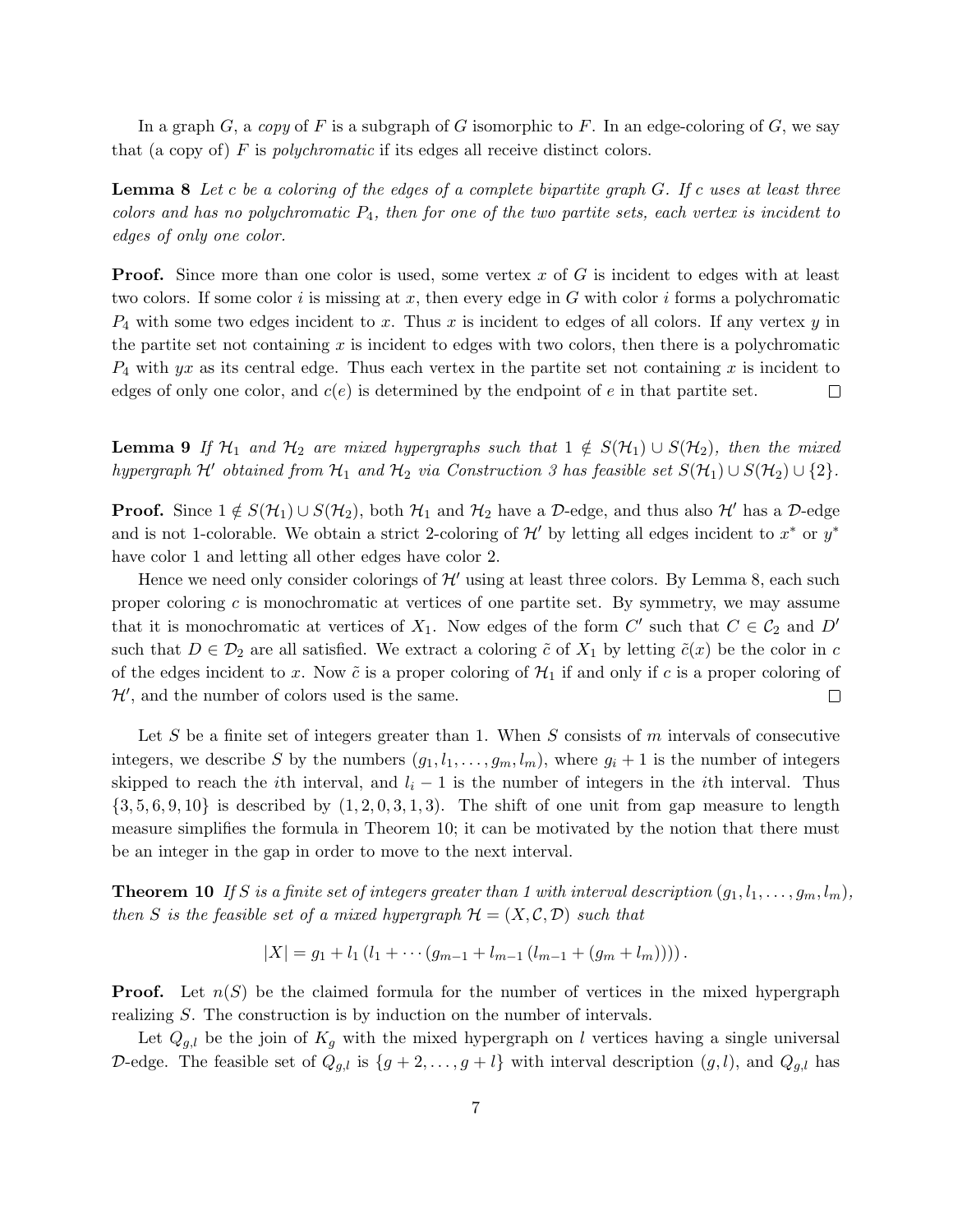$g + l$  vertices. This completes the case  $m = 1$ . Note that in this case max(S) =  $q + l$ ; the number of vertices is always at least the number of colors, so when  $m = 1$  this construction is optimal.

For  $m > 1$ , let S' be the finite set with interval description  $(g_2, l_2, \ldots, g_m, l_m)$ . By the induction hypothesis, S' is the feasible set of a mixed hypergraph  $\mathcal{H}'$  with  $n(S')$  vertices. We now shift S' to make room for the first interval in S by taking the join of  $\mathcal{H}'$  with  $K_{l_1}$ , invoking Lemma 2. We now have  $l_1 + n(S')$  vertices.

By Lemma 9, applying Construction 3 to  $\mathcal{H}'$  and  $Q_{0,l_1}$  adds  $[2,\ldots,l_1]$  to the current feasible set and multiplies the number of vertices by  $l_1$ . To obtain a mixed hypergraph with feasible set S, we now take the join with  $K_{g_1}$ , which adds  $g_1$  vertices. The resulting hypergraph realizes S and has  $g_1 + l_1 [l_1 + n(S')] = n(S)$  vertices.  $\Box$ 

When S consists of m intervals of lengths at most  $l$  and the gaps have lengths bounded by a constant multiple of l, the mixed hypergraph resulting from Theorem 10 has  $O(l^m)$  vertices.

### 4 Special Families of Mixed Hypergraphs

In this section we consider two special types of mixed hypergraphs. The first family may have gaps in its feasible sets, despite its specialized structure, but the second family cannot have gaps.

A mixed hypergraph  $\mathcal{H} = (X, \mathcal{C}, \mathcal{D})$  is a bihypergraph if  $\mathcal{C} = \mathcal{D}$ . It is r-uniform if each  $\mathcal{C}$ -edge and each  $\mathcal{D}$ -edge consists of  $r$  vertices.

**Theorem 11** For each integer  $r \geq 3$ , there exists an r-uniform bihypergraph  $\mathcal{H} = (X, \mathcal{C}, \mathcal{D})$  whose feasible set contains a gap.

**Proof.** Let  $A = \{a_1, \ldots, a_{r-1}\}\$  and  $B = \{b_1, \ldots, b_n\}\$ , where  $n \ge (r-1)(r-2) + 2$ . Let G be the complete bipartite graph with bipartition A, B. Let  $\mathcal{H} = (X, \mathcal{C}, \mathcal{D})$  be a mixed hypergraph in which  $X = E(G)$  and both C and D consist of the edge sets of all copies of F in G, where F is the double-star with r edges obtained by adding a pendant edge to a leaf of  $K_{1,r-1}$ . Thus  $\mathcal{H} = (X, \mathcal{C}, \mathcal{D})$ is an r-uniform bihypergraph. Strict colorings of  $\mathcal{H} = (X, \mathcal{C}, \mathcal{D})$  correspond to edge-colorings of G such that each copy of  $F$  has two edges with the same color and two edges with distinct colors.

We show first that  $\mathcal{H} = (X, \mathcal{C}, \mathcal{D})$  has a strict  $(r-1)$ -coloring and a strict n-coloring. Assign color *i* to all edges incident to  $a_i$  in G. In this  $(r-1)$ -coloring, any two edges incident to the same vertex in  $A$  have the same color, while any two edges incident to the same vertex in  $B$  have distinct colors. A copy of F in G contains a vertex u from A and a vertex v from B as nonleaf vertices. Two edges incident to u have the same color, while two edges incident to v have distinct colors. A strict n-coloring can be defined similarly by assigning color j to all edges incident to  $b_j$ .

Next, let c be a strict m-coloring of  $\mathcal{H} = (X, \mathcal{C}, \mathcal{D})$ , where  $m \ge (r-1)(r-2)+1$ . We argue that  $m = n$ , thereby establishing a gap at each number from  $(r - 1)(r - 2) + 1$  to  $n - 1$ . Since  $m \ge (r-1)(r-2)+1$ , the pigeonhole principle yields a vertex  $a_i$  in A that is incident to edges of at least  $r - 1$  colors. If some color  $\alpha$  appears on no edge incident to  $a_i$ , then an edge  $a_j b_k$  with color  $\alpha$  expands to a polychromatic copy of F by including  $a_i b_k$  and  $r-2$  additional edges at  $a_i$ with distinct colors.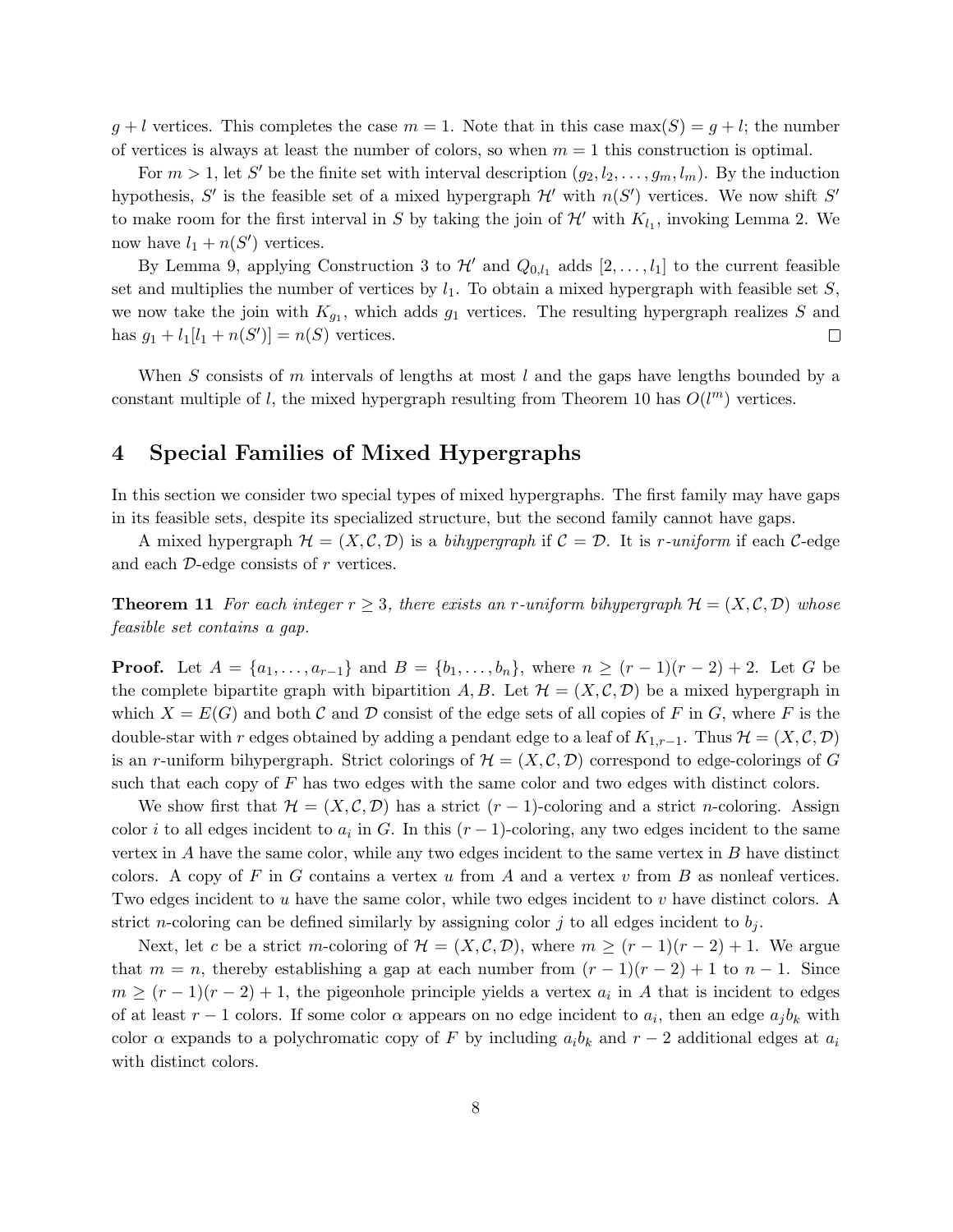Thus  $a_i$  is incident to edges of all m colors in c. Since  $m \geq r$ , this means that every edge of the form  $b_j a_k$  must have the same color as  $a_i b_j$ ; otherwise we could again add  $r-2$  distinct colors at  $a_i$  to obtain a polychromatic F. Thus all edges incident to a vertex in B have the same color, which yields  $m \leq n$ . If  $m < n$ , then there exist distinct  $b_j$  and  $b_k$  in B such that all edges incident to either of  $b_j, b_k$  have the same color. In this case, we have a monochromatic copy of F consisting of  $r-1$  edges incident to  $b_k$  and one edge incident to  $b_j$ . Hence  $m = n$ .  $\Box$ 

Finally we consider a family of mixed hypergraphs in which the chromatic spectrum cannot have gaps. A mixed hypergraph is a *mixed interval hypergraph* if each element of  $\mathcal{C} \cup \mathcal{D}$  is an interval in an underlying linear order on X. In a mixed hypergraph  $\mathcal{H} = (X, \mathcal{C}, \mathcal{D})$  the subfamily  $\mathcal{C}' \subseteq \mathcal{C}$  is a sieve if for all distinct  $C, C' \in \mathcal{C}'$ , every two elements of  $C \cap C'$  form a D-edge of size 2. The sieve number  $s(\mathcal{H})$  of a mixed hypergraph  $\mathcal{H}$  is the maximum cardinality of a sieve in  $\mathcal{H}$ .

Mixed interval hypergraphs and sieves were introduced and studied in [2], where it was shown in particular that when a mixed interval hypergraph has a proper coloring, its lower chromatic number is at most 2 (with equality only when  $\mathcal{D} \neq \emptyset$ ), and its upper chromatic number is  $n-s(\mathcal{H})$ .

#### **Theorem 12** The chromatic spectrum of a mixed interval hypergraph  $\mathcal{H} = (X, \mathcal{C}, \mathcal{D})$  is gap-free.

**Proof.** We use induction on  $n = |X|$ . For  $n = 2, 3$  the statement is evident. Consider  $n > 3$ . Let  $x_1, \ldots, x_n$  be an ordering of X such that each element of  $\mathcal{C} \cup \mathcal{D}$  is an interval in this ordering.

We do not change a spectrum by restricting  $\mathcal C$  and  $\mathcal D$  to their elements which are minimal with respect to inclusion. Therefore we may assume that  $x_n$  appears in at most one C-edge and in at most one  $\mathcal{D}$ -edge. Deleting the vertex  $x_n$  and the  $\mathcal{C}$ -edge and/or  $\mathcal{D}$ -edge containing it yields a mixed interval hypergraph  $\mathcal{H}'$ . By the induction hypothesis,  $\mathcal{H}'$  has a gap-free chromatic spectrum.

Passing from  $\mathcal{H}'$  to  $\mathcal{H}$  increases the lower chromatic number from 1 to 2 if  $\mathcal{H}'$  had no D-edges but H has. It increases the upper chromatic number (by exactly one) if the C-edge containing  $x_n$ does not increase the sieve number of  $\mathcal{H}'$ .

Therefore it is enough to show for  $i \geq 2$  that if  $\mathcal{H}'$  has a strict *i*-coloring, then also  $r_i(\mathcal{H}) > 0$ . Consider a strict *i*-coloring c of  $\mathcal{H}'$ ; we obtain a strict *i*-coloring of  $\mathcal{H}$ . Let  $k-1$  be the highest index such that  $c(x_{k-1}) \neq c(x_{n-1})$  (this exists since  $i \geq 2$ ). If  $x_n$  belongs to a C-edge of size at least three or to no C-edge, then setting  $c(x_n) = c(x_{k-1})$  extends c to a proper coloring of H.

If  $x_n$  belongs to a C-edge of size 2, then setting  $c(x_n) = c(x_{n-1})$  yields a proper coloring unless  $x_n$  belongs to a D-edge D contained in  $\{x_k, \ldots, x_n\}$ . Let j be the lowest index such that each consecutive pair in  $\{x_j, \ldots, x_n\}$  forms a C-edge. These pairs cannot exhaust D, since otherwise H is uncolorable. We obtain the proper coloring of H by giving color  $c(x_{k-1})$  to all of  $x_j, \ldots, x_n$ . □

## References

[1] R. Ahlswede, Coloring hypergraphs: a new approach to multi-user source coding, I and II, Journal of Combinatorics, Information, and System Sciences 4 (1979), 76–115, and 5 (1980), 220–268.